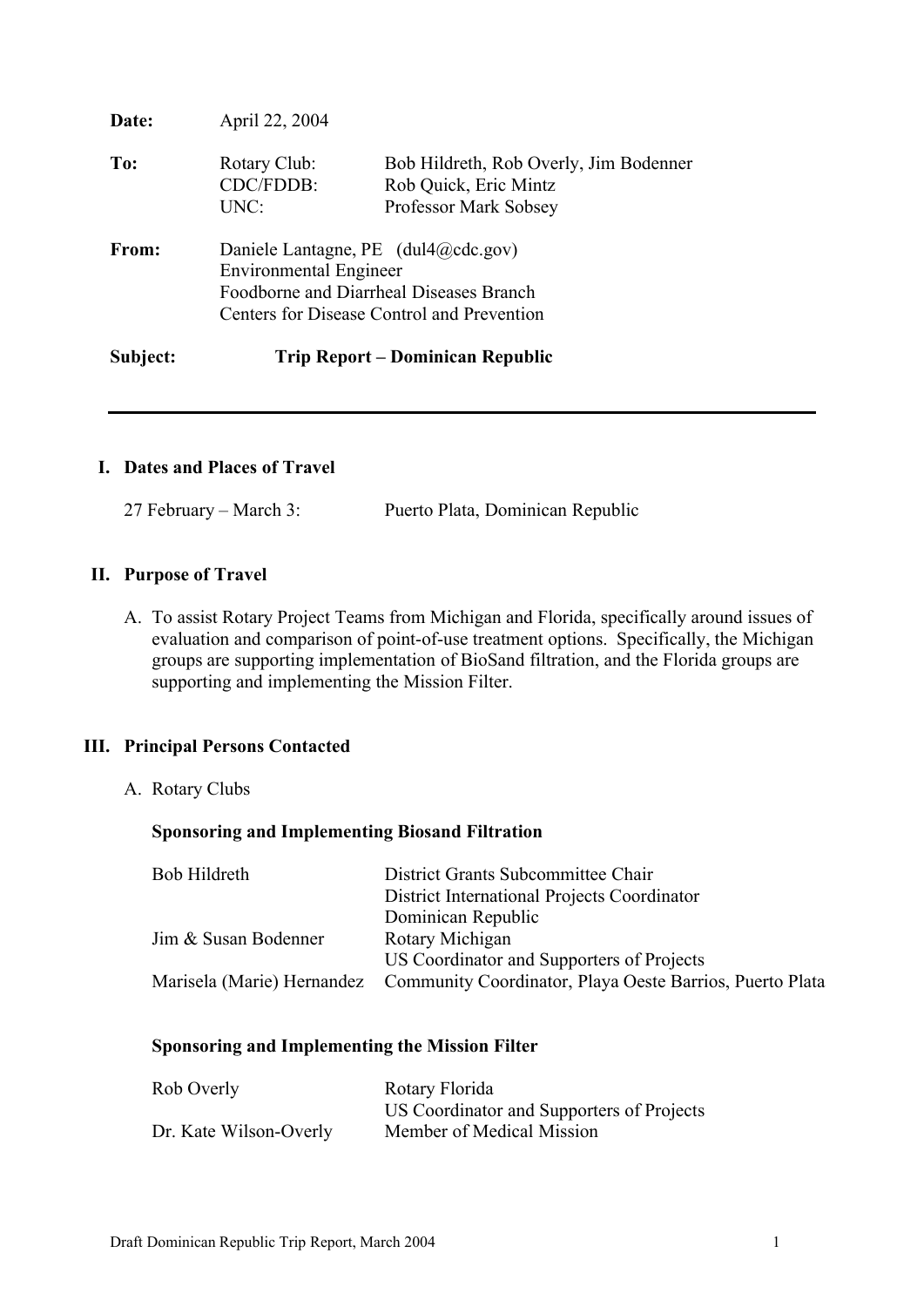## **IV. Presentation to Rotary/Florida, Rotary/Michigan, and Rotary/DR**

**After all groups arrived in the Dominican, a gathering was held at Bob Hildreth's house to meet, have dinner, and attend a presentation on point-of-use treatment options. The presentation is enclosed as Annex A. The main points stressed in the presentation were: 1) There are a wide variety of options available for point-of-use treatment, 2) Health impact is the gold standard for assessing the efficacy of point-of-use treatments, and 3) A disinfectant step is needed after filtration to ensure that water is not recontaminated in storage. The presentation was well received and many questions were asked.**

## **V. BioSand Filter Project**

**The history of the BioSand Filter (BSF) project in the Dominican is described in the following paragraphs. Jan Tollefson, MD and Dr. Manz were sponsored by Calgary Chinook Rotary Club and Rotary Foundation to train 10 Dominican technicians to make BSF's. Dr. Tollefson has been primary contact for this project and worked with the technicians on quality control and has returned every 3 months for 3 years to continue working with the project. She has physically gone to most of the areas with BSF's and has developed a significant amount of troubleshooting knowledge. Four of the initial ten technicians are still making BSF's, while the other six have left due to quality control issues, finding other jobs, or the difficulty of the job (which necessitates marketing, organizational, and construction skills).**

**Dr. Tollefson met the Michigan Rotarians in Mao, Dominican Republic at a Nursing Home project. After this meeting, Dr. Tollefson and Jim and Susan Bodinger from Michigan began communicating. Independently, Bob Hildreth met Dr. Tollefson through mutual friends in the DR. Bob Hildreth had been working on water supply in the Dominican Republic already, and had experience with the installation of institutional 10 gpm systems. Based on the meetings with Dr. Tollefson, the Michigan Rotarians became interested in, and began investing in, the Biosand filter.**

**A retirement home associated with the Michigan Rotarian group raised an initial amount of 400 USD to bring BSF's to Puerto Plata. Twelve BSF's were installed with people Bob knew directly or indirectly all over Puerto Plata. Initial feedback on these 12 filters was very positive. The Bodinger's then went back to Michigan and raised funding for 170 additional BSF's. Families paid 12 USD to purchase a BSF, which was approximately a 70 percent subsidy at that time. The 170 filters were divided among four barrios and one rural town. Each barrios selected a community coordinator to organize the BSFs, and to promote and troubleshoot the filters. Bob Hildreth designed this model to determine the minimum amount of support necessary for distributing and maintaining filters in the homes in terms of organization and instruction.**

**The next step in BSF distribution in the DR was when Bob Hildreth and the Bodinger's thought that Peace Corps would be a good organization to work with on BSF installation. A meeting was arranged with the Peace Corps Country Director and the Water & Sanitation Director. Fortuitously, one of the water volunteers had completed an aqueduct project, had extra funding, and the volunteer wanted to do water filtration. The volunteer had decided to go with BSF unaware of the Rotary projects, and installed 80 in a community in a province of Puerto Plata. The volunteer related a favorable review and experience, however the volunteer then left the country. Heather Lukacs and the MIT team went to this location with the Canadian Embassy (SIDA) in January 2004. Rotary**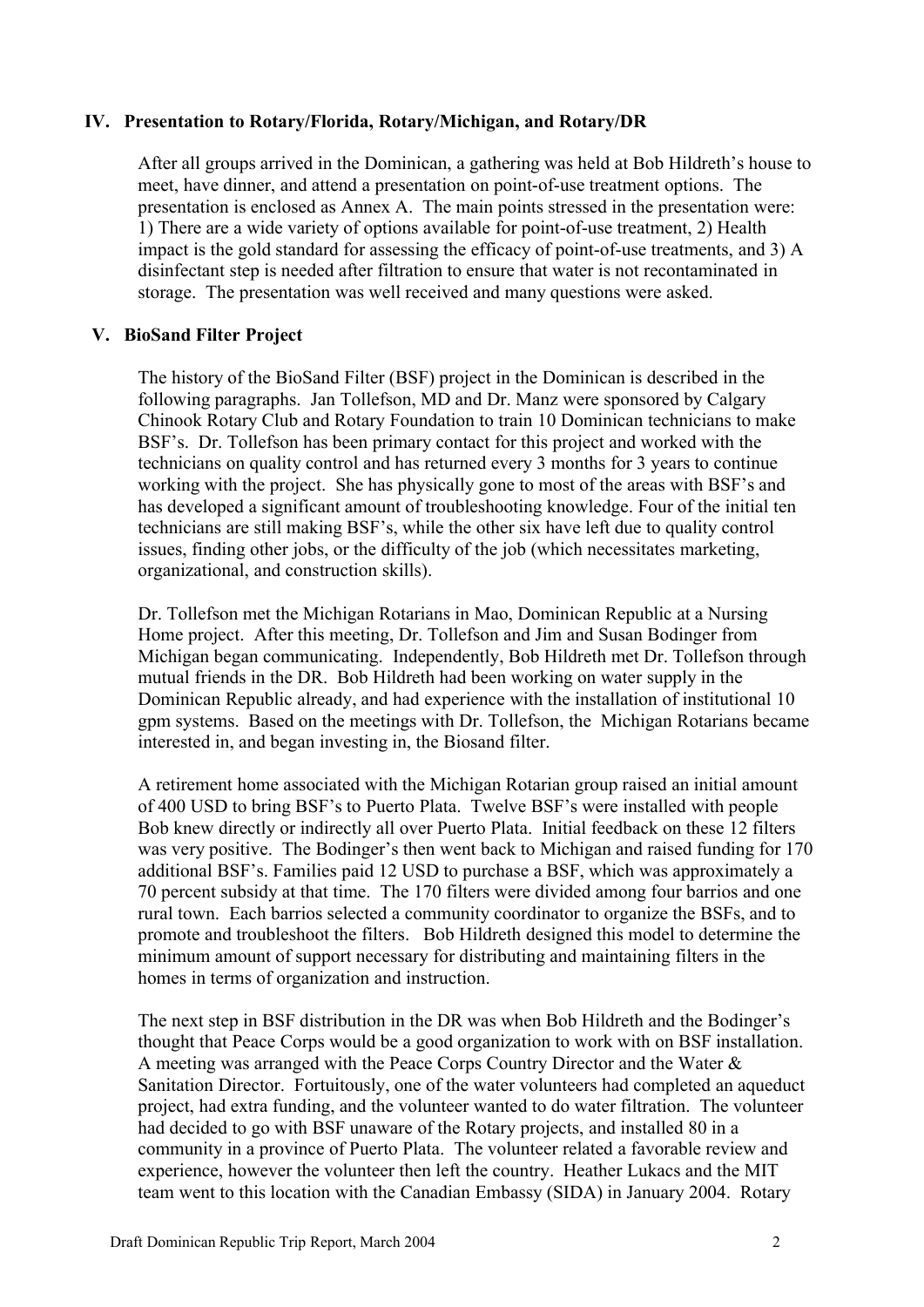**has also obtained an official letter of commitment from the Peace Corps Country Director for the purpose of writing a grant for approximately 1,000,000 USD for 150-160 communities. In addition, Dr. Tollefson and Bob Hildreth trained Peace Corps volunteers on the BSF in the Summer of 2003 and the Fall of 2003. They trained one group during their initial training in country, and another group after they were in the communities. In retrospect, Rotary feels the training is more valuable after the volunteers are established, as opposed to during their initial indoctrination. Twelve Peace Corps volunteers from Haiti were also trained separately. Further work with volunteers will include the development of a brochure and 30-minute orientation for volunteers at their initial training, and then offer quarterly seminars offering training on how to become a community organizer for interested volunteers, and other NGO's or interested parties.**

**Currently, the project is funded through a Rotary Foundation grant for 25,000 USD, which was supported by the Michigan group. Two others grants are in process from Westhampton (New York) Rotary Club and the Oakville Rotary Club (Toronto suburb). Michigan is also raising soft money to support the project.**

**Parallel to all of this, the NGO Indinor has funded a fairly large BSF distribution project. In addition, CAWST (The Center for Affordable Water and Sanitation Technology) has been involved by providing instructional material to Dr. Tollefson, and working with Mount Royal College to produce manuals and educational material. Rotary feels there is more practical implementation expertise needed in the CAWST materials. CAWST organized two seminars in the DR, in June and November 2003, to bring together partners working on BioSand in the DR. They did an introduction to water problems and point-ofuse technologies, emphasizing the value of BSF, and provided a forum for partners to meet. Mark Sobsey and Heather Lukacs attended the June 2003 meeting, and began discussing conducting a health impact study. In addition, Heather Lukacs and the MIT team visited the DR in January 2004, and Bob Hildreth helped arrange their travel.**

**Based on all of the work above, Bob Hildreth estimates that there are approximately 3,000 BSF's in the DR, although they are in many locations. The known filters are: Rotary grants (12, 170), Peace Corps (80), and those made by Technicians (1,700).**

**Lastly, the Michigan Rotary Clubs planned their visit to assess projects for one week in February/March 2004. Bob Hildreth arranged for the Michigan and Florida Rotarians to have dinner together, and for me to give a presentation. I was also able to complete water quality analysis and a short survey at 10 homes with BSFs in the Playa Oeste Barrio in Puerto Plata.**

**Water quality monitoring results showed that turbidity was low in all filtered water samples, that only 2 of the 10 families were chlorinating post-filtration (and that one of the two families was under-chlorinating), and that all bacterial samples of finished, filtered water were positive for total coliform after 24 hours using the Hach Pathoscreen broth except for the one chlorinated sample. It is important to remember that these samples are from a limited sampling of only 10 homes in one location, and they are not statistically significant, nor intended for scientific analysis. This was a limited survey to ascertain directions for future research, and for gathering of information on usage patterns. A larger study is necessary to determine statistically significant water quality monitoring data.**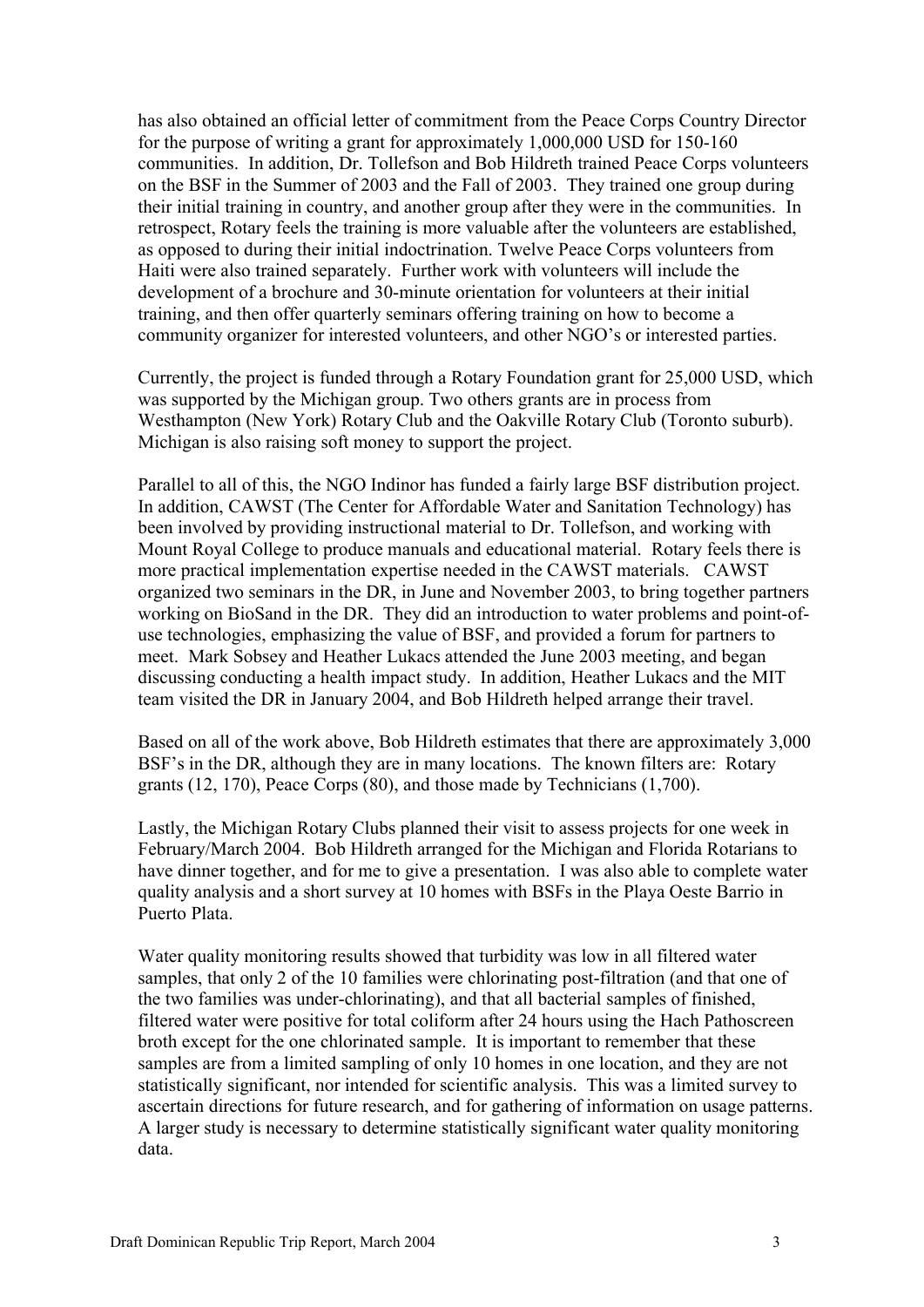|                | <b>Turbidity</b> | Conductivity | Free<br><b>Chlorine</b> | <b>Total</b><br><b>Chlorine</b> | <b>Total</b><br><b>Coliform</b> | E. coli            |
|----------------|------------------|--------------|-------------------------|---------------------------------|---------------------------------|--------------------|
|                | 0.00             | 330          |                         |                                 | $+ (24 hrs)$                    | (24 hrs)           |
| $\overline{2}$ | 0.72             | 350          |                         |                                 | $+ (24 \text{ hrs})$            | $(24 \text{ hrs})$ |
| 3              | 0.34             | 350          |                         |                                 | $(24 \text{ hrs})$<br>$+$       | $(24 \text{ hrs})$ |
| 4              | 0.33             | 370          | 0.05 / 0.07             | 0.06 / 0.08                     | (24 hrs)<br>$\qquad \qquad -$   | $(24 \text{ hrs})$ |
| 5              | 0.28             | 340          |                         |                                 |                                 |                    |
| 6              | No water         |              |                         |                                 |                                 |                    |
| $\overline{7}$ | 1.57             | 330          |                         |                                 |                                 |                    |
| 8              | No water         |              |                         |                                 |                                 |                    |
| 9              | No water         |              |                         |                                 |                                 |                    |
| 10             | 0.04             | 380          | 0.59/0.52               | 0.74/0.69                       |                                 |                    |
| Marie's        |                  |              |                         |                                 | $18$ hrs)<br>$^+$               | $(24 \text{ hrs})$ |

**Table 1: Water Quality Results from BioSand Filter Household Visits, Playa Oeste Barrio**

**Data obtained from the household visits is detailed below:**

- **All families collect water from the public tap. Because of it being intermittent, many families store water in large containers (20 – 200 L).**
- **All BioSand filters were installed between 15-18 months ago.**
- **2 families (20%) added chlorine to stored water, although only 1 family (10%) added the correct amount.**
	- **o This 1 family lived next to Marie and had a 7-year old child with HIV contracted from a blood donation at 2 years old. Anecdotally, her health has improved since using filtered water.**
- **80% of families store water in open containers, with the majority (70%) storing in white 20 L paint buckets**
	- **o Two families (20%) transfer their water smaller containers to either store it in the fridge, or for ease of storing.**
- **Two families (20%) store their water in 5-gallon water containers, although both filter water into other containers before pouring it into the water container.**
- **Two families (20%) cover their filter with a cloth. This metric has been linked in other studies to correct usage of the filter.**
- **Three families (30%) did not have filtered water at the time of the unannounced visit:**
	- **o One family (10%) clearly does not use the filter regularly.**
	- **o Two families (20%) most likely use the filter regularly, but because it was washing day, were out of water at that point in time.**
- **The majority of families (60%) use the filter daily.**
- **No family uses the filter to its capacity as no family indicated they use the water for drinking, bathing, cooking, juice making, and washing.**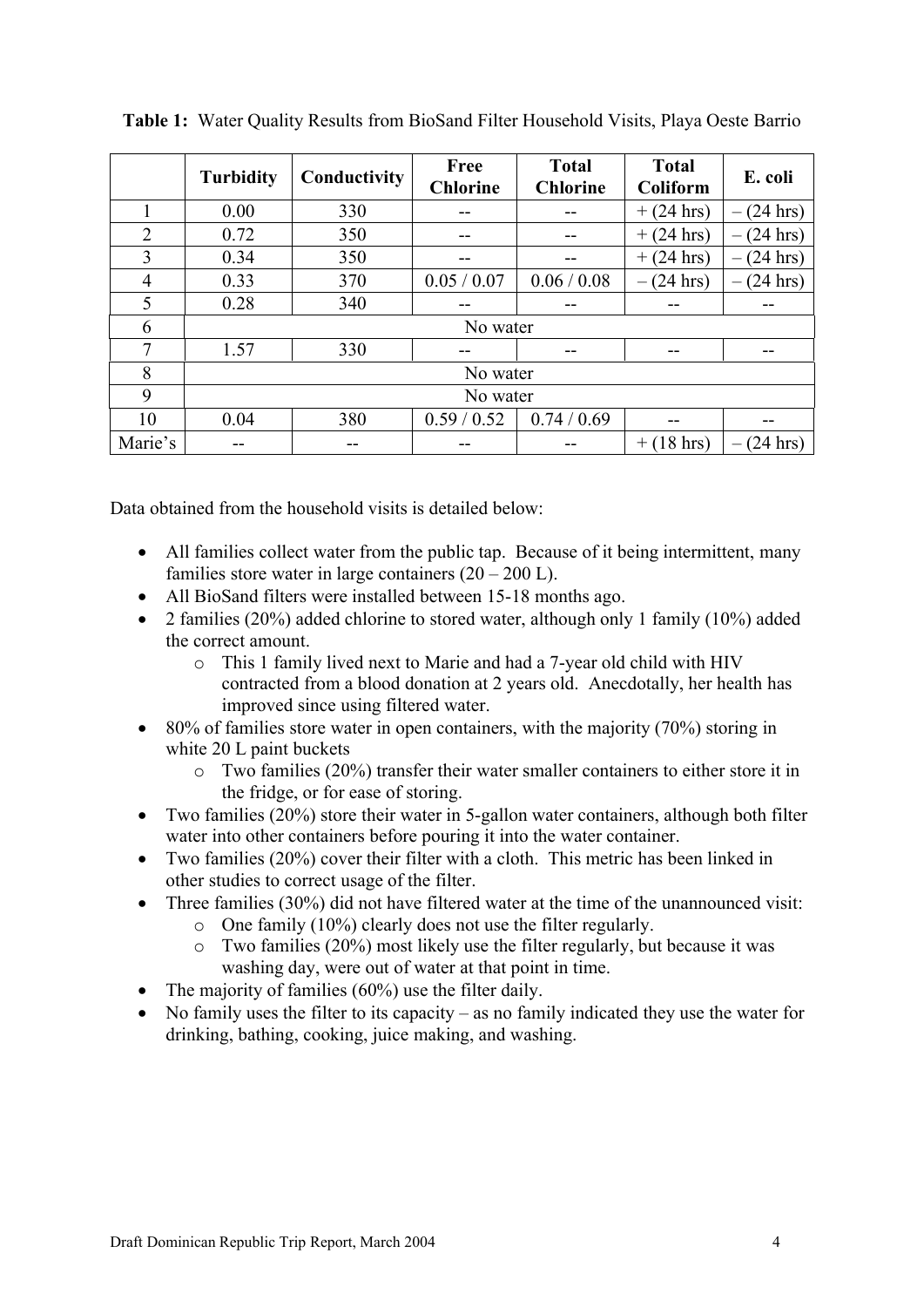|                | <b>Storage</b><br>Container                      | <b>Chlorine</b><br><b>Added</b> | <b>Filter</b><br>water? | Use water<br>for?                         | <b>Store</b>            | <b>Notes</b>                                                 |
|----------------|--------------------------------------------------|---------------------------------|-------------------------|-------------------------------------------|-------------------------|--------------------------------------------------------------|
| $\mathbf{1}$   | 20 L bucket                                      | No                              | Daily                   | Drinking                                  | $1$ day                 |                                                              |
| $\overline{2}$ | $\sim$ 15 L kitchen<br>pot with lid              | No                              | Daily                   | Drinking,<br>bathing                      | $1$ day                 |                                                              |
| $\overline{3}$ | 20 L bucket                                      | N <sub>o</sub>                  | Every two<br>days       | Drinking                                  | 2 days                  |                                                              |
| $\overline{4}$ | 20 L water<br>container                          | Yes,<br>4 drops                 | Multiple<br>times daily | Drinking                                  | Multiple<br>times daily | Filter covered.                                              |
| 5              | 20 L bucket                                      | No                              | Daily                   | Drinking,<br>cleaning<br>fruit            | $1$ day                 |                                                              |
| 6              | 20 L bucket                                      | No                              | Intermittently          | Drinking                                  | Intermittent            | No water at the<br>time of visit.                            |
| $\overline{7}$ | 20 L bucket<br>1 gallon<br>then<br>jug in fridge | N <sub>o</sub>                  | Daily                   | Drinking                                  | $1$ day                 |                                                              |
| 8              | 20 L bucket and<br>5 L juice                     | N <sub>o</sub>                  | Daily                   | Drinking,<br>cooking                      | $1$ day                 | No water<br>because currently<br>washing.                    |
| 9              | 20 L bucket                                      | N <sub>0</sub>                  | Multiple<br>times daily | Drinking,<br>cooking,<br>cleaning<br>kids | Multiple<br>times daily | No water<br>because currently<br>washing. Filter<br>covered. |
| 10             | 20 L bucket<br>then<br>20 L water<br>container   | Yes.<br>15 drops                | Multiple<br>times daily | Drinking                                  | $1$ day                 |                                                              |

**Table 2: Use and Storage Practices in Households with Biosand Filter**

**Based on the data obtained above and conversations with Rotarians, the following recommendations are suggested:**

- **One of the strong benefits of the BSF is the amount of water it can produce. It is recommended that users use BSF water for more than just drinking. Educational materials should stress the use of BSF water for cooking, bathing, cleaning, washing fruit, and washing hands.**
- **The presence of total coliform in all non-chlorinated finished, stored water is concerning, and it is recommended that users post-chlorinate their water in order to ensure safe storage. A small dropper bottle is an appropriate tool to use to add 3 drops per gallon of 5.25% strength Clorox bleach to the solution.**
- **Because BSF is an unproven technology in terms of health impact, it is recommended that a health impact study be conducted. Professor Mark Sobsey at UNC would be an ideal person to work on the health impact study, and Jim Bodenner of Rotary/Michigan is willing to look for funding. Daniele will coordinate contact between Mark and Jim.**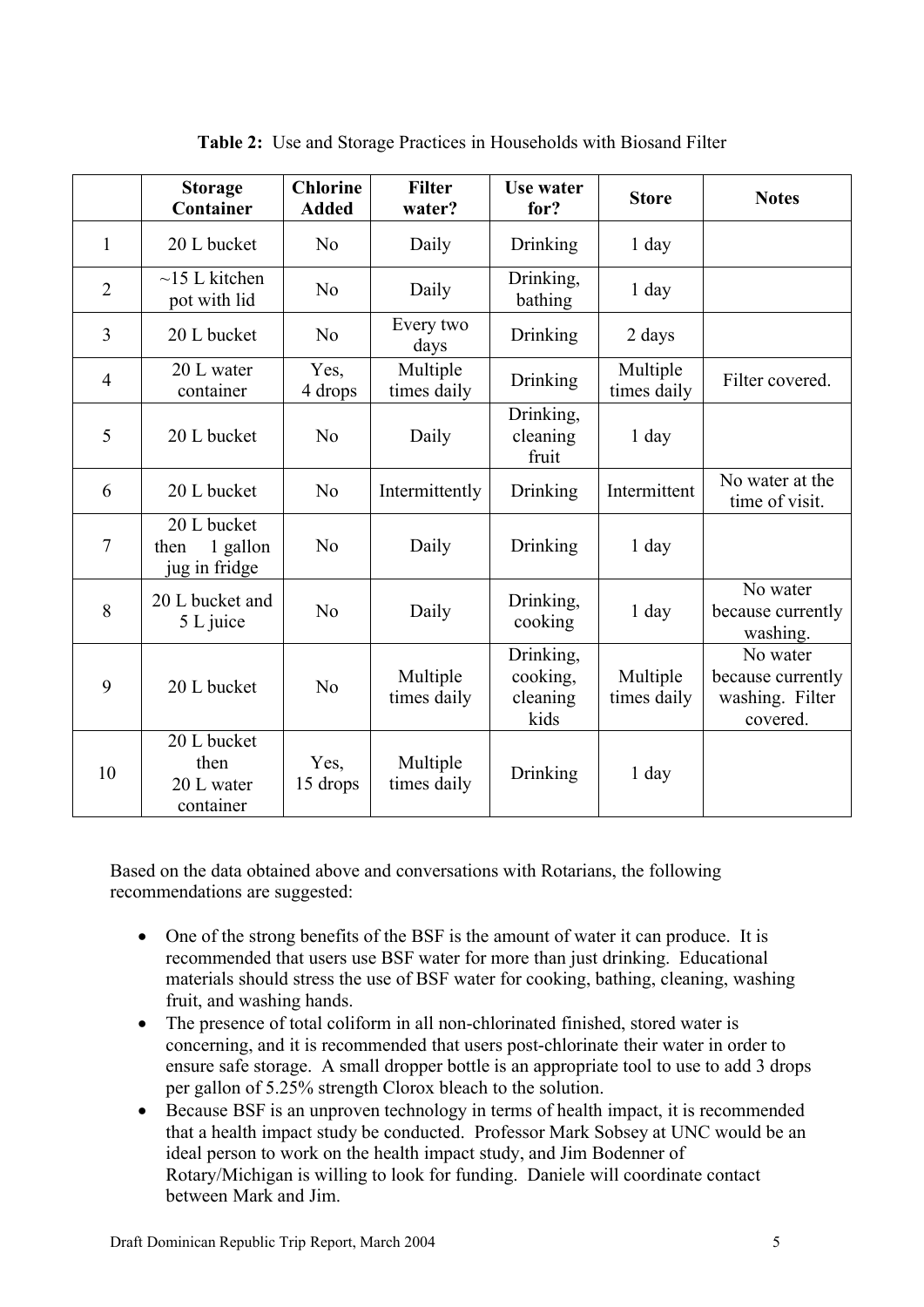**While visiting a village with BSF's being installed, we passed by the manufacturing location for the filters, as well as a truck delivering four cement filters to the homes. This transportation was extremely difficult – the truck had four filters with two people holding them to prevent them breaking. This will be difficult to implement on a large scale and it is recommended that Rotary investigate the use of alternate (plastic) containers for the sand.**

# **VI. Mission Filter Project**

**Concurrent to the Rotary BSF projects in the DR, there is also a Mission Filter Project organized and supported by Rotary/Florida. Rob Overly is the coordinator of this project. Compared with the Rotary/Michigan BSF project where Rotary/Michigan primarily provides the funding for BSF's and Bob Hildreth coordinates the installation of the filters in the DR, the Rotary/Florida project is modeled more like a mission group. Rotary/Florida members raise money to purchase the filters from Eagle Springs Filtration, and then travel to the DR to assemble and distribute them to families. Rob Overly is very knowledgeable about point-of-use interventions, as he had read significant amounts of information on different interventions. He is also responsible for funding and arranging my travel down to the DR.**

**This Rotary/Florida Mission was conducted jointly with a medical mission that Rob Overly's wife, Dr. Kate Wilson-Overly, is part of, in addition to a construction, bible study, and education mission. During the time spent with Rotary/Florida, the focus was on:**

- **1. Visiting households with the Mission Filter**
- **2. Talking with the medical mission about:**
	- **a. Symptoms seen in the clinic**
	- **b. Helping the medical mission understand the water supply in the area they are working it**
	- **c. Potential of doing a health impact study**
- **3. Thinking about future directions for the Mission Filter Project**

## **Household Visits:**

**A total of 13 homes in three villages in the area with the Mission Filter were visited. The results are presented in Table 3. The age of the filters visited was 15-18 months old. The majority of the families had not had a change-out of either the cotton or the GAC filter.**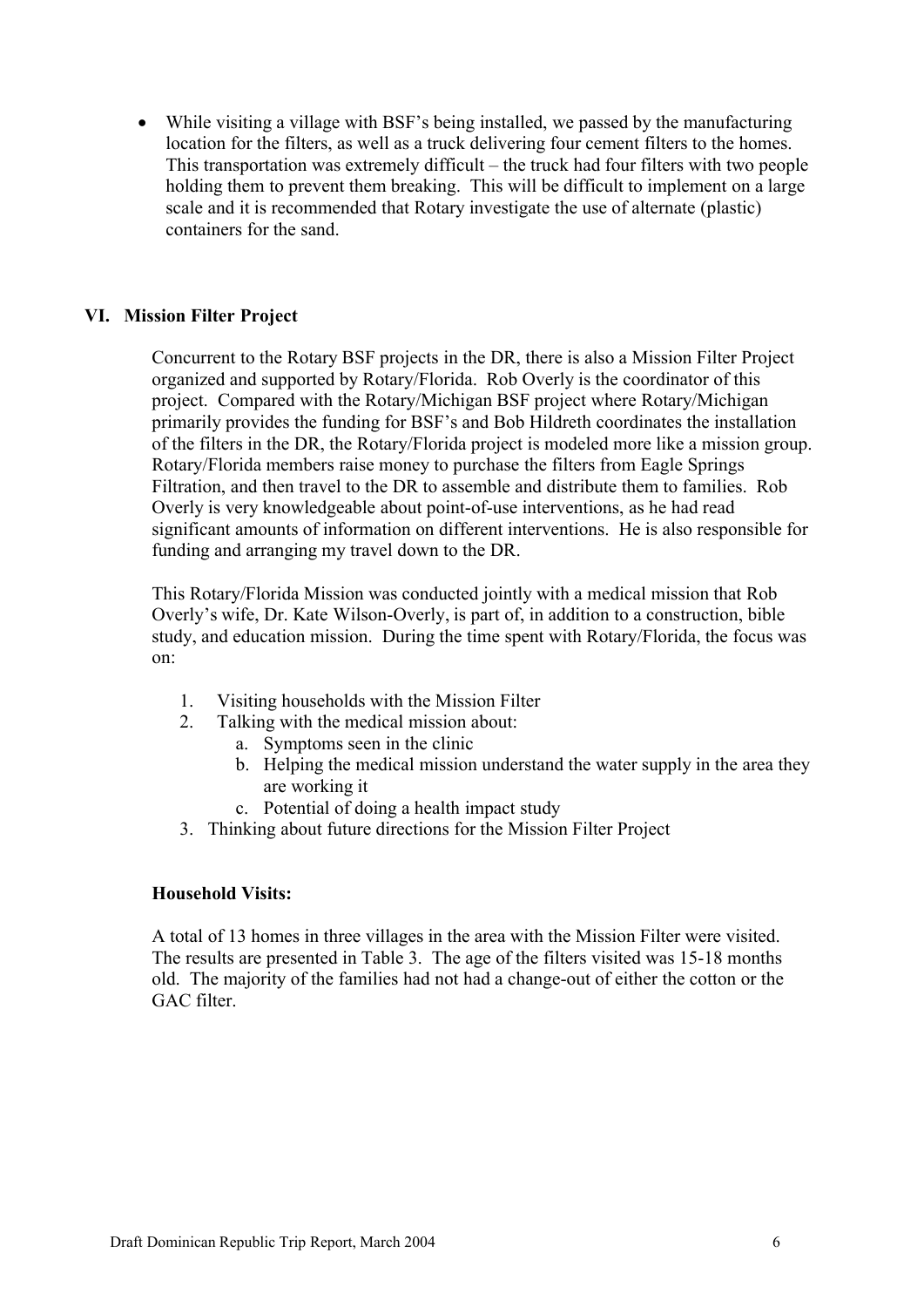|                  | Free<br><b>Chlorine</b><br>Top Bucket                                                                         | Free<br><b>Chlorine</b><br><b>Bottom</b><br><b>Bucket</b> | Free<br><b>Chlorine</b><br>Refrigerated<br>Water | <b>Notes</b>                                                                                                                                                                                      |  |
|------------------|---------------------------------------------------------------------------------------------------------------|-----------------------------------------------------------|--------------------------------------------------|---------------------------------------------------------------------------------------------------------------------------------------------------------------------------------------------------|--|
| Isla<br>Bon<br>1 | 0.06                                                                                                          | 0.02 / 0.04                                               | > 2.20                                           | This family appeared to chlorinate<br>their water (there was a bucket with ><br>2.2 mg/L free chlorine in it) but then<br>not use the filter and store the finished<br>water in the refrigerator. |  |
| $\overline{2}$   | Cracked bottom bucket.                                                                                        |                                                           |                                                  |                                                                                                                                                                                                   |  |
| 3                | Cracked bottom bucket.                                                                                        |                                                           |                                                  |                                                                                                                                                                                                   |  |
| $\overline{4}$   | Cracked bottom bucket.                                                                                        |                                                           |                                                  |                                                                                                                                                                                                   |  |
| La Pina<br>1     | 1.61                                                                                                          | 0.00                                                      | 0.00                                             | Use water for drinking only.                                                                                                                                                                      |  |
| $\overline{2}$   | 2.20                                                                                                          | 0.05 / 0.07                                               | 0.09 / 0.06                                      | Use water for drinking only.                                                                                                                                                                      |  |
| 3                | Loose, unfixed spigot. Tightened while there.                                                                 |                                                           |                                                  |                                                                                                                                                                                                   |  |
| $\overline{4}$   | Cracked bottom bucket.                                                                                        |                                                           |                                                  |                                                                                                                                                                                                   |  |
| <b>Rincon</b>    | > 2.20                                                                                                        | 0.07 / 0.05                                               |                                                  | Use filter watered to sell juice and for<br>drinking.                                                                                                                                             |  |
| $\overline{2}$   | Use water for bathing only. Use purchased water for drinking. No water in filter.<br>Has dirty cotton filter. |                                                           |                                                  |                                                                                                                                                                                                   |  |
| 3                | Tap broken. Uses bottled water for drinking (30 pesos for 5 gallons).                                         |                                                           |                                                  |                                                                                                                                                                                                   |  |
| $\overline{4}$   | Cracked bottom bucket.                                                                                        |                                                           |                                                  |                                                                                                                                                                                                   |  |
| 5                | Broken tap. Family said they use the system, but not at this point in time. Fixed<br>while there.             |                                                           |                                                  |                                                                                                                                                                                                   |  |

**As can be seen from Table 3, there were a significant number of broken filters within the 15-18 month time frame. 8 of the 13 (62%) of the filters were broken. In addition, another household appeared not to be using their filter (8%) for a total of 70% of filters not in use at the time of the unannounced visit. This is problematic for the sustainability of the program. Families did use the buckets with spigots for storing of water when the buckets cracked.**

**Also of note is the common storage practice of filtering water, and pouring it into another container to store in the refrigerator. This raises questions about the fact that there is little residual in the water in the bottom bucket, and that this residual may not be protective when transferred into another container.**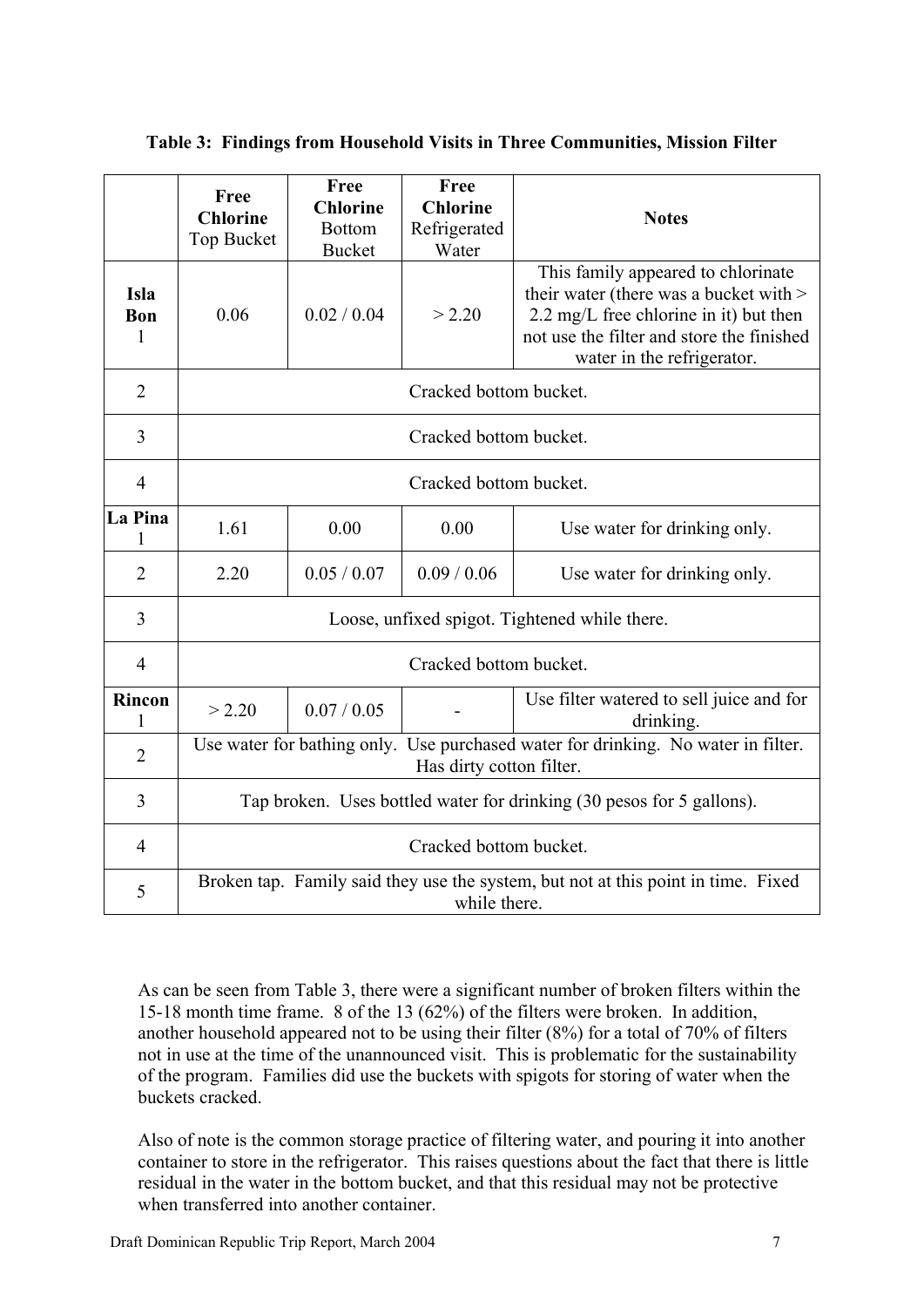## **Medical Mission:**

## **Symptoms:**

**The medical mission has been ongoing for 16 years in the Sabanetta area. Past pharmaceutical records have indicated a preponderance of waterborne illnesses, and the first year Dr. Kate Wilson-Overly participated in the mission, Rob Overly investigated the water issues. He had also found the Mission Filter via the internet, and Mission Filters were distributed based on need identified through the pharmaceutical records. During the 2004 mission, Dr. Kate Wilson-Overly was targeting questions on waterborne complaints based on knowledge of the filter project. Dr. Wilson-Overly was noting a large variety of parasitic worms in patients. Mission doctors were asking patients to describe the worms in order to provide the best diagnosis and treatment. Patients described small black, small white, and large red worms. Mebendazole was given to patients with worms. The first two days the whole family was treated if a patient presented with worms, and subsequent to that only the patients was treated. The was due to the fact that supplies were low and it was determined to be unfair to patients who paid to treat patients who had not paid.**

## **Water Supply:**

**Because of the amount of worms in the patients, the medical mission was interested in determining the water supply of the families. A document to determine the water supply system in a village, specifically for medical missions, has been attached as Annex B.**

## **Health Impact:**

**The medical mission and local doctors are interested in conducting a health impact study to follow-up on what is already known about the water supply, filter project, and medical status of the community. Dr. Kate Wilson-Overly, Dr. Olga, Alerigo, and myself met about the possibility of doing a health impact study. They are very interested and have the funding and staff to supervise and visit homes weekly if they receive technical assistance from the US. Professor Mark Sobsey of the University of North Carolina was contacted about his potential interest in this study, and is willing to be a contact person for the Rotary/Florida groups on this issue.**

## **Future of Mission Filter Project:**

**Recent changes to the project include the hiring of a Technician and the purchase of a motorcycle for him to service the filters. The following recommendations for future work are:**

- **Visit every household with a filter and perform maintenance and administer the survey attached as Annex C.**
- **Investigate selling replacement parts in stores in villages.**
- **Discontinue the use of the DR buckets that break.**
- **If possible, conduct a health impact study.**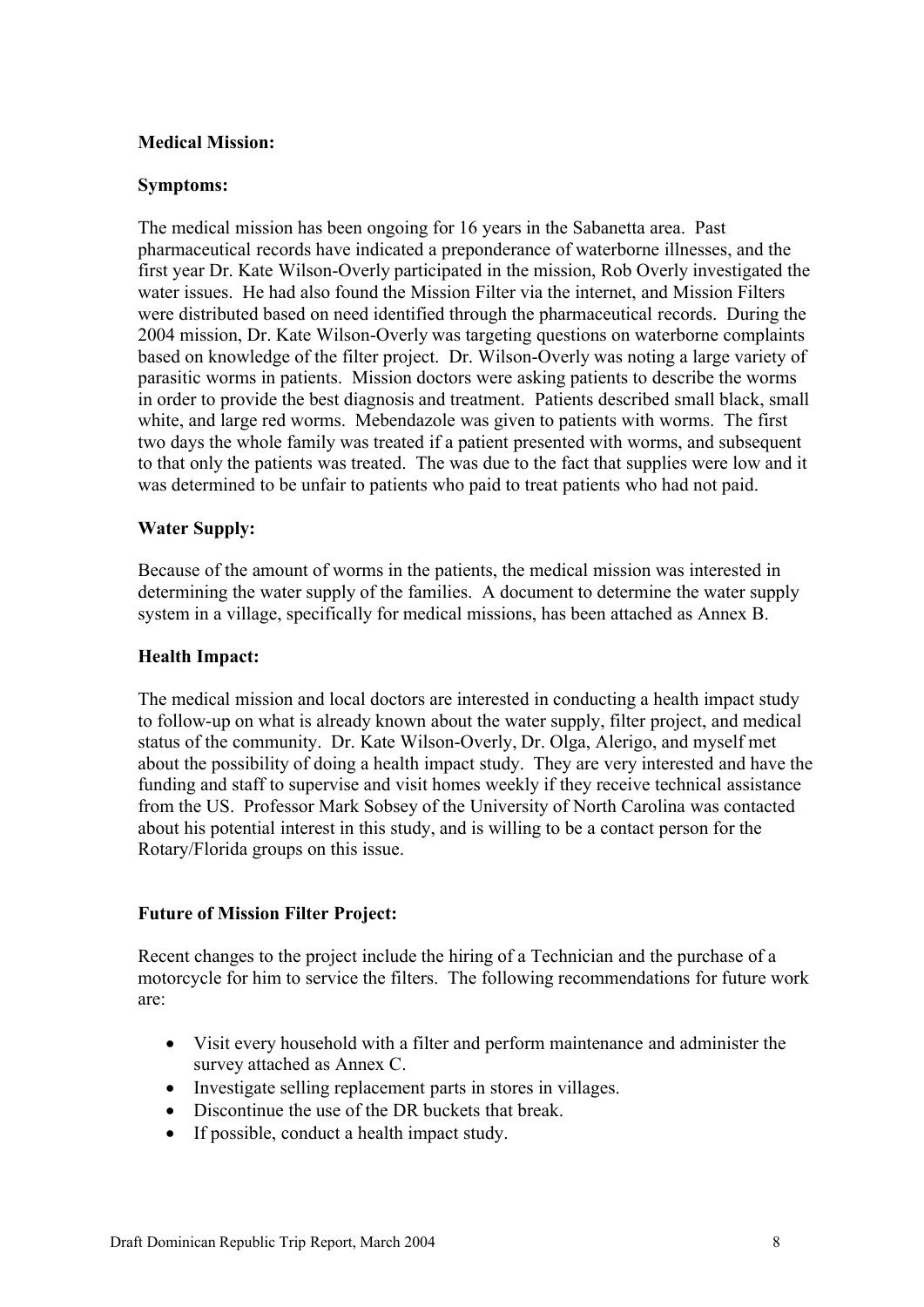#### **Summary Statement:**

**Rotary groups are currently promoting two unproven point-of-use treatment technologies in the Dominican Republic. A significant amount of effort, volunteer time, and expense has gone into these two projects. The BSF project is at an ideal location to conduct a health impact study. The Mission Filter project needs to address the sustainability issue in terms of broken hardware before a health impact study can be completed. The goals of both projects is to provide safe drinking water to families and to provide a model to Rotary and Rotary International clubs doing an international water project. It is unclear to me that either of these projects is yet at the stage that it could be an appropriate model for promotion to Rotary International.**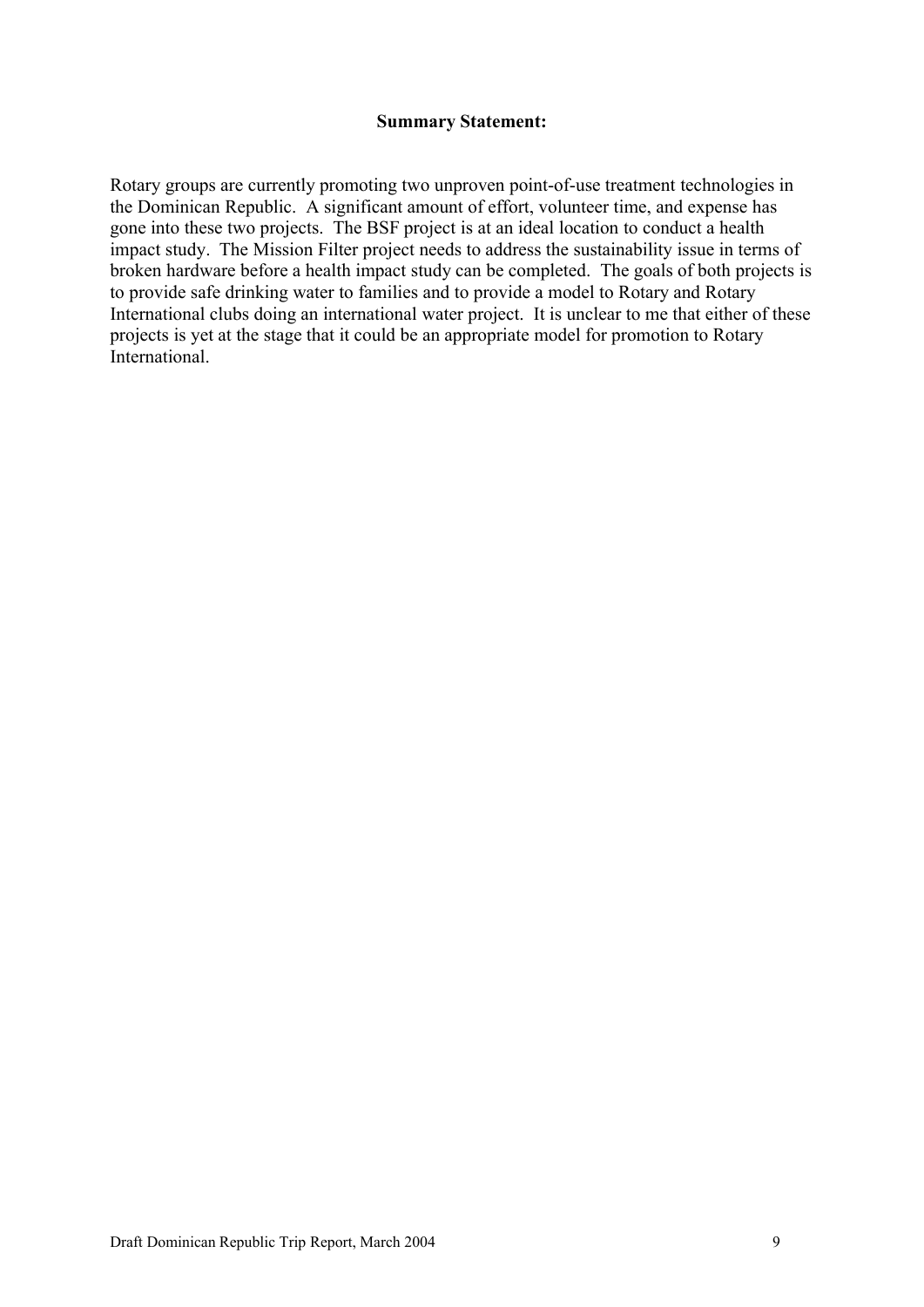# **Annex B: A How-to on Investigating Water Sources (Designed for Medical Mission Teams)**

**Medical mission teams that note a large amount of waterborne disease in patients are often curious about the water supply system in the local area and wish to investigate it. This document is a brief overview of how to investigate the local water system in communities.**

**First, it is not recommended that medical missions ask each patient that visits the clinic where their water comes from. This will result in a large variety of answers that will be difficult to interpret without having a sense of the larger scale system. For example, if the water in a community is from a river, but treated in a central location, and then piped to each home, a patient could correctly respond to this question by saying "river", "treatment plant", "pipe", or "tap". Thus, an understanding of the larger system is important to understand the answers given by patients.**

**Second, to assess the system, a basic knowledge of water treatment practices and their impact on human health is necessary. Essentially, there are two ways water is treated: 1) Mechanisms to remove large material in the water, and 2) Disinfection to inactivate diseasecausing organisms. Mechanisms to remove large material in water include filtration through sand, ceramic, membranes, or another medium, and/or coagulation and settling of material to the bottom of the tank or bucket. Disinfection includes chlorination, or a more advanced process such as ozonation or exposure to UV-light. The general relationship between water treatment processes and their effectiveness at removing waterborne disease-causing agents is depicted in the table below.**

| Disease-causing<br><b>Agent</b> | <b>Removal of agent</b><br>by Filtration | <b>Inactivation of agent</b><br>by Disinfectants |  |
|---------------------------------|------------------------------------------|--------------------------------------------------|--|
| Helminths                       | Significant                              | Minor                                            |  |
| Protozoa                        | Significant                              | Minor                                            |  |
| Bacteria                        | Minor – Signficant                       | Significant                                      |  |
| Viruses                         | Minor                                    | Significant                                      |  |

# **Effectiveness of Water Treatment Processes at Removing Waterborne Disease-causing Agents**

**1: Depending on pore size of the filter.**

**Generally, water supply in developing countries comes from the following sources:**

- **Surface water**
- **Unprotected open wells**
- Protected wells
- **Community systems, such as:**
	- **o Reservoir flowing to community tap**
	- **o Sand filter flowing to community tap**
	- **o Reservoir flowing to household taps**
- **Infrastructure systems, such as:**
	- **o Water treatment plant to community tap**
	- **o Water treatment plant to household taps**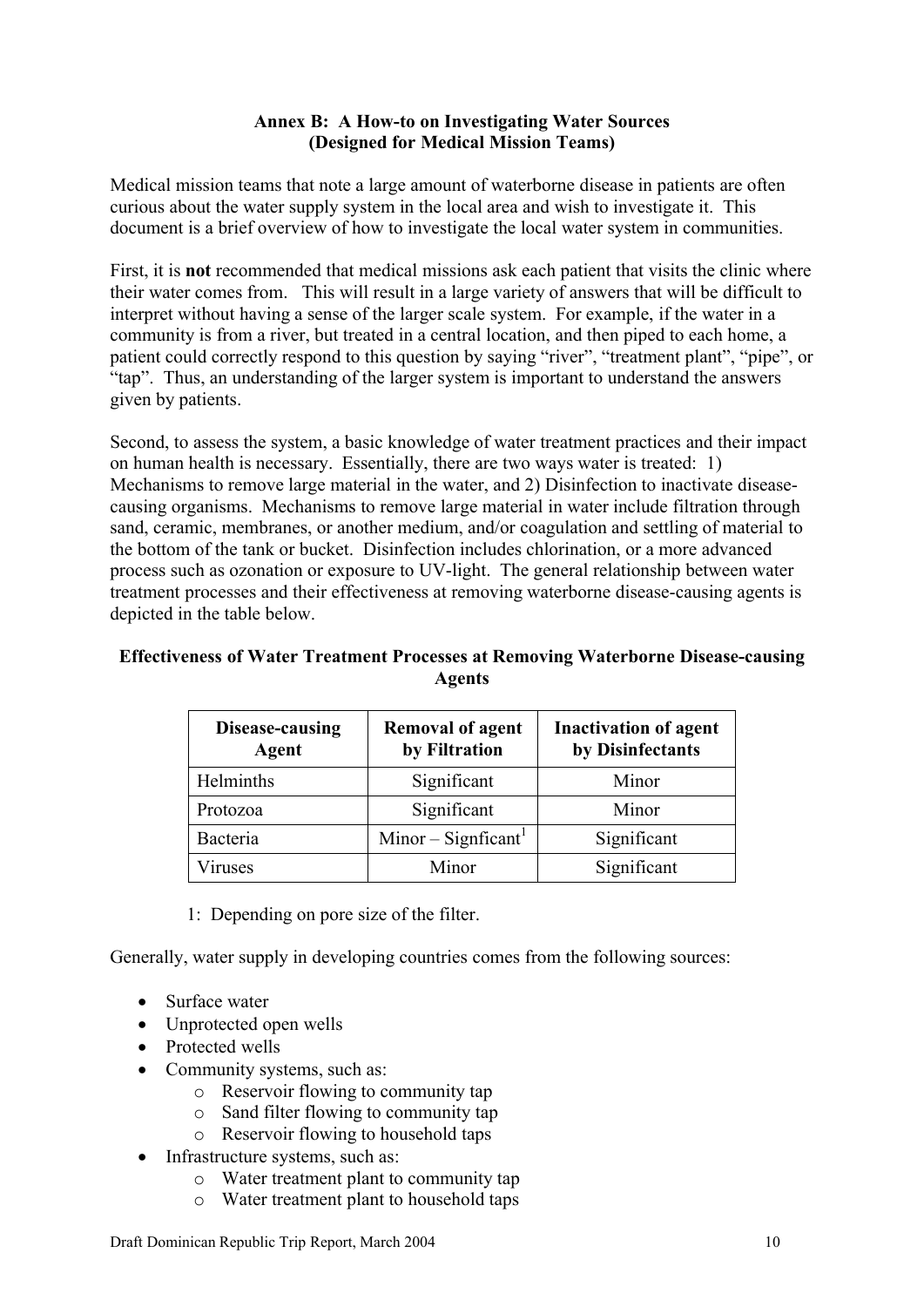**During the assessment process, it is important to consider what treatment processes water from each different source is receiving. For example, water from a protected well may be filtered by the soil, removing many helminthes and protozoa, but not disinfected, leading users to be potentially exposed to bacteria and viruses, especially if water is stored and transported in unsafe containers. Water from a chlorinated community reservoir may be stored, unfiltered surface water, potentially exposing users to helminthes and protozoa.**

**To conduct a water supply system assessment, complete the following steps:**

- **Designate one person who will investigate the water supply system (this activity would take approximately ½ - 1 day).**
- **Talk with knowledgeable residents about the different options for water in the community.**
- **Visit each option, particularly noting the downstream and upstream points along the supply chain. For example,**
	- **o If there are wells in the community, visit the well and then walk with a family collecting water and note how they store the water in their home.**
	- **o If the water is treated centrally, visit the intake to the treatment system, the treatment system, and then follow the pipes to the end point. The end point is always the glass that is used to put drinking water into a child's mouth. Pay particular attention to homes at the outer reaches of the system.**
	- **o Pay especial note to potential lapses in the system, such as a lack of chlorine at the water treatment plant, or intermittent supply that necessitates a large volume of stored water, or dirty buckets used to carry water from a well.**
- Draw a map of the community with water supply points and potential lapses clearly **noted.**
- **Present the map to all health workers interacting with patients.**
- **Ask patients presenting with suspected waterborne disease where they obtain their drinking water and correlate that information with the map created. Specifically ask questions that allow you as the health care provider to understand their drinking water source within the community context. This approach prevents the need for individual household visits to those presenting with suspected waterborne disease.**

**If trends are noted regarding water supply and waterborne disease, then water supply improvements can be considered. For example, areas of high need for intervention can be identified and improvements completed. For more information on water supply improvements, please visit [www.cdc.gov/safewater](../../../../DavidManz%20-%20Resources/files%20from%20david/docs/www.cdc.gov/safewater) or email safewater@cdc.gov.**